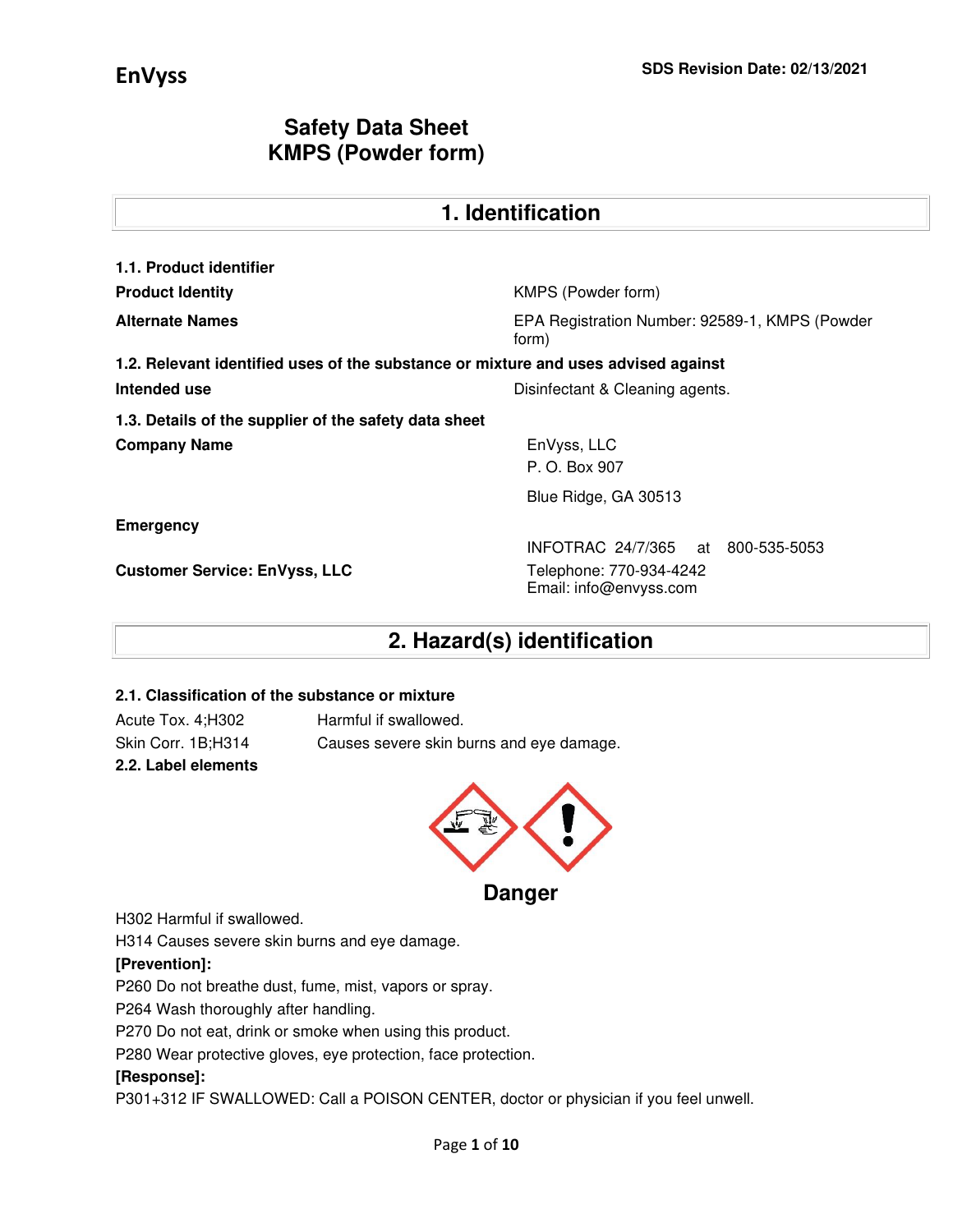P303+361+353 IF ON SKIN (or hair): Remove, take off immediately all contaminated clothing. Rinse skin with water, shower.

P304+312 IF INHALED: Call a poison center or doctor or physician if you feel unwell.

P305+351+338 IF IN EYES: Rinse cautiously with water for several minutes. Remove contact lenses if present and easy to do - continue rinsing.

P330 IF SWALLOWED: Rinse mouth.

P331 Do NOT induce vomiting.

P363 Wash contaminated clothing before reuse.

#### **[Storage]:**

P405 Store locked up.

#### **[Disposal]:**

P501 Dispose of contents or container in accordance with local and national regulations.

### **3. Composition/information on ingredients**

This product contains the following substances that present a hazard within the meaning of the relevant State and Federal Hazardous Substances regulations.

| <b>Ingredient/Chemical Designations</b>                                          | Weight %      | <b>GHS Classification</b>                                                        | <b>Notes</b> |
|----------------------------------------------------------------------------------|---------------|----------------------------------------------------------------------------------|--------------|
| Pentapotassium bis(peroxymonosulphate) bis(sulphate)<br>CAS Number: 0070693-62-8 | $ 25 - 50 $   | Acute Tox. 4;H302<br>Skin Corr. 1B;H314                                          | ----         |
| sodium dodecylbenzenesulfonate<br>CAS Number: 0025155-30-0                       | $10 - 25$     | Acute Tox. 4:H302<br>Acute Tox. 4:H312<br>Eye Dam. 2A;H319<br>Skin Irrit. 2:H315 | ----         |
| Sulphamic acid<br><b>CAS Number:</b><br>0005329-14-6                             | <b>5 - 10</b> | <b>Eye Irrit. 2;H319</b><br>Skin Irrit. 2:H315<br><b>Aquatic Chronic 3:H412</b>  | ----         |
| Dead Sea Salts<br><b>CAS Number:</b><br>0007647-14-5                             | $1 - 5$       | <b>Not Classified</b>                                                            | ----         |

In accordance with paragraph (i) of §1910.1200, the specific chemical identity and/or exact percentage (concentration) of composition has been withheld as a trade secret.

\*PBT/vPvB - PBT-substance or vPvB-substance.

The full texts of the phrases are shown in Section 16.

# **Section 4. First aid measures**

#### **4.1. Description of first aid measures**

| General           | In all cases of doubt, or when symptoms persist, seek medical attention.<br>Never give anything by mouth to an unconscious person.                                                                                                         |
|-------------------|--------------------------------------------------------------------------------------------------------------------------------------------------------------------------------------------------------------------------------------------|
| <b>Inhalation</b> | Remove to fresh air, keep patient warm and at rest. If breathing is irregular or stopped, give<br>artificial respiration. If unconscious, place in the recovery position and obtain immediate<br>medical attention. Give nothing by mouth. |
| <b>Eyes</b>       | Irrigate copiously with clean water for at least 15 minutes, holding the eyelids apart and<br>seek medical attention.                                                                                                                      |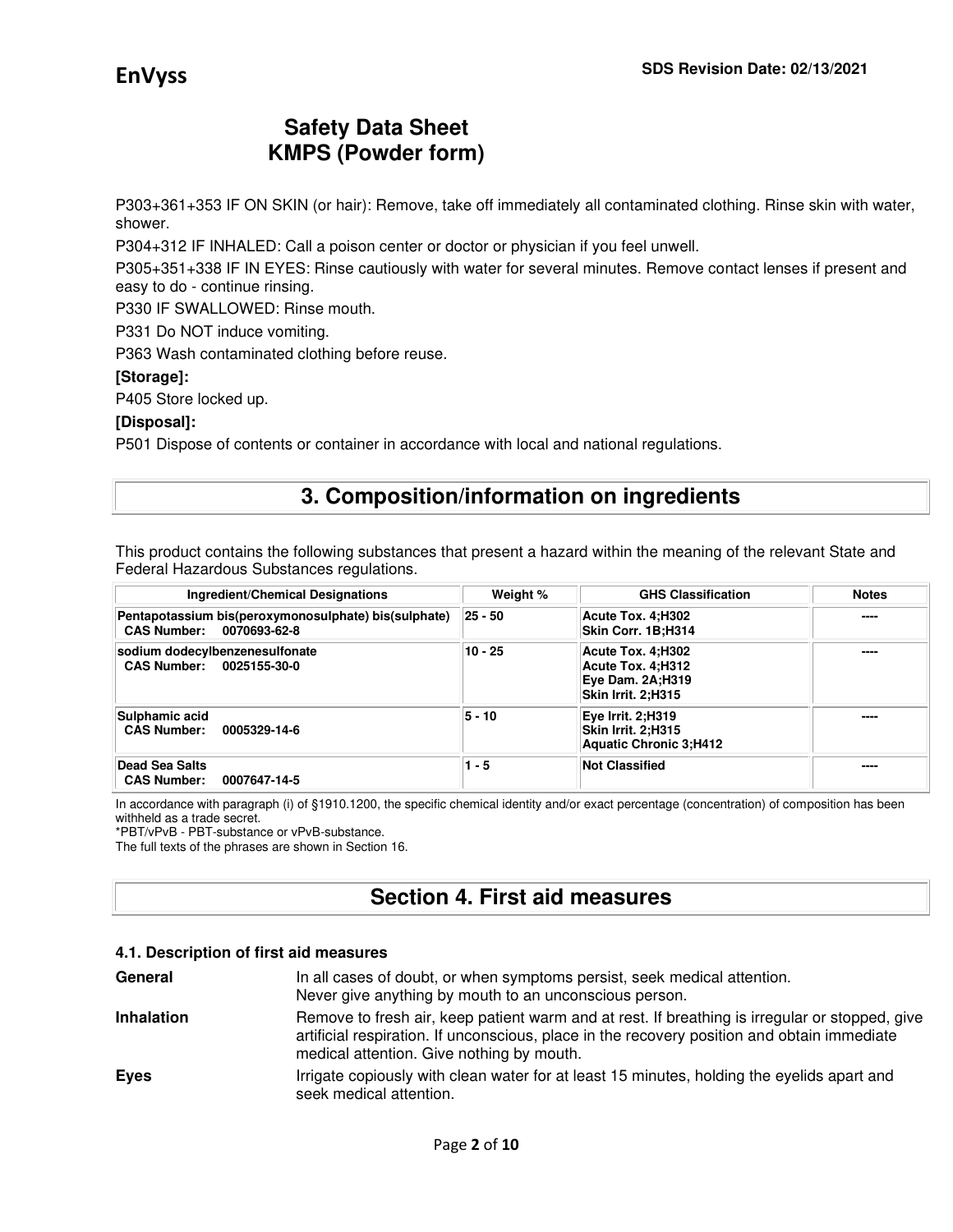| <b>Skin</b>              | Remove contaminated clothing. Wash skin thoroughly with soap and water or use a<br>recognized skin cleanser.              |
|--------------------------|---------------------------------------------------------------------------------------------------------------------------|
| Ingestion                | If swallowed obtain immediate medical attention. Keep at rest. Do NOT induce vomiting.                                    |
|                          | 4.2. Most important symptoms and effects, both acute and delayed                                                          |
| <b>Overview</b>          | No specific symptom data available.<br>Treat symptomatically. Check section 2.2 (GHS Label Elements) for further details. |
| <b>Skin</b><br>Ingestion | Causes severe skin burns and eye damage.<br>Harmful if swallowed.                                                         |

### **Section 5. Fire-fighting measures**

#### **5.1. Extinguishing media**

Water, Dry Powder (Sand or Met-L-X), Carbon Dioxide.

#### **5.2. Special hazards arising from the substance or mixture**

Hazardous decomposition: Under certain extreme conditions sulphur dioxide & chlorine may be generated if the powder is allowed to become moist.

Do not breathe dust, fume, mist, vapors or spray.

#### **5.3. Advice for fire-fighters**

As with all fires, wear positive pressure, self-contained breathing apparatus, (SCBA) with a full face piece and protective clothing. Persons without respiratory protection should leave area. Wear SCBA during clean-up immediately after fire. No smoking.

KMPS itself is not flammable or oxidizing but may assist combustion of other materials under exceptional circumstance.

Evacuate personnel to a safe area. Wear self-contained breathing apparatus (SCBA) & full protective equipment. When heated above 70ºC, decomposes with evolution of corrosive gas (SO2) Sulphur dioxide.

#### **ERG Guide No.** 171

### **Section 6. Accidental release measures**

#### **6.1. Personal precautions, protective equipment and emergency procedures**

Put on appropriate personal protective equipment (see section 8).

#### **6.2. Environmental precautions**

Do not allow spills to enter drains or waterways.

Use good personal hygiene practices. Wash hands before eating, drinking, smoking or using toilet. Promptly remove soiled clothing and wash thoroughly before reuse.

#### **6.3. Methods and material for containment and cleaning up**

Sweep up carefully preferable with the aid of a suitable dry anti dusting agent if available. Place in suitable containers for disposal. Prevent powder from becoming moist while awaiting disposal, if possible . Moist product awaiting disposal must be kept away from combustible material & stored in a manner that allows suitable ventilation of the waste.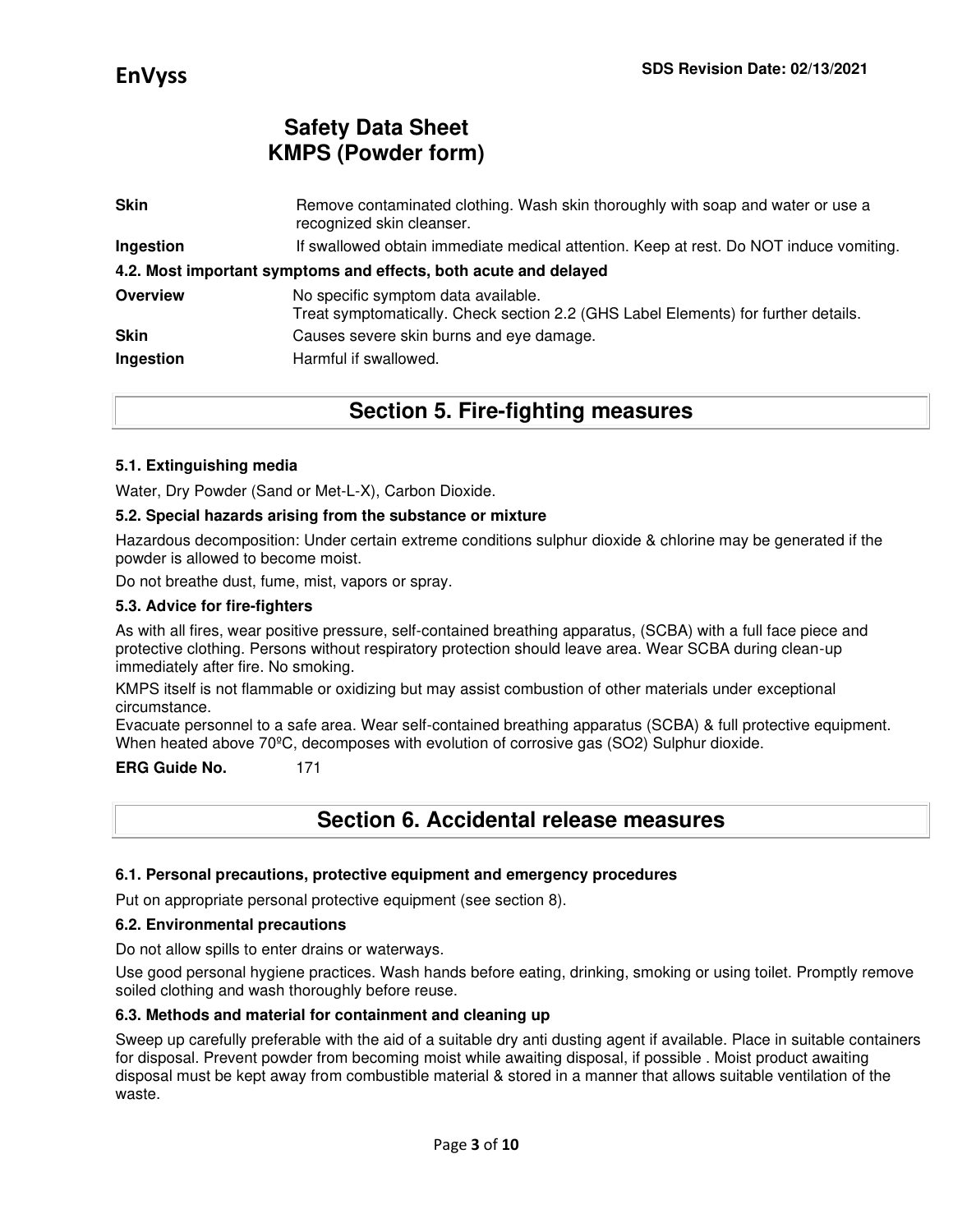# **Section 7. Handling and storage**

#### **7.1. Precautions for safe handling**

Handle containers carefully to prevent damage and spillage.

Avoid inhalation. Do not get in eyes and avoid contact with skin. Wear Personnel Protective Equipment in accordance with section 8.Handle with sufficient care to prevent dust generation.

The use of L.E.V may be required when handling the powder transfer in bulk form(Bulk Quantities).

When Handling bulk stock then always use to wear suitable dust mask, cap and gloves.

Check section 2.2 (GHS Label Elements) for further details. - [Prevention]:

#### **7.2. Conditions for safe storage, including any incompatibilities**

#### Not Defined

Incompatible materials: Incompatible with strong alkalis. In contact with halogen salts (e.g. KC1, KBr , K 1, NaCl). KMPS may react to release toxic halogen gases, such as chlorine, bromine & iodine.

Check section 2.2 (GHS Label Elements) for further details. - [Storage]:

#### **7.3. Specific end use(s)**

No data available.

## **Section 8. Exposure controls / personal protection**

#### **8.1. Control parameters**

| <b>Exposure</b>                                |                                                         |               |                             |  |  |
|------------------------------------------------|---------------------------------------------------------|---------------|-----------------------------|--|--|
| CAS No.                                        | Ingredient                                              | <b>Source</b> | Value                       |  |  |
| 0005329-14-6                                   | Sulphamic acid                                          | <b>OSHA</b>   | No Established Limit        |  |  |
|                                                |                                                         | ACGIH         | No Established Limit        |  |  |
|                                                |                                                         | <b>NIOSH</b>  | No Established Limit        |  |  |
| 0007647-14-5                                   | Dead Sea Salts                                          | <b>OSHA</b>   | No Established Limit        |  |  |
|                                                |                                                         | ACGIH         | No Established Limit        |  |  |
|                                                |                                                         | <b>NIOSH</b>  | No Established Limit        |  |  |
| 0025155-30-0<br>sodium dodecylbenzenesulfonate |                                                         | <b>OSHA</b>   | No Established Limit        |  |  |
|                                                |                                                         | ACGIH         | No Established Limit        |  |  |
|                                                |                                                         | <b>NIOSH</b>  | No Established Limit        |  |  |
| 0070693-62-8                                   | Pentapotassium bis(peroxymonosulphate)<br>bis(sulphate) | <b>OSHA</b>   | No Established Limit        |  |  |
|                                                |                                                         | ACGIH         | <b>No Established Limit</b> |  |  |
|                                                |                                                         | <b>NIOSH</b>  | No Established Limit        |  |  |

The exposure limits for nuisance dust are: OSHA PEL: 15 mg/m3 (50 mppcf\*) TWA, ACGIH 10 mg/m3.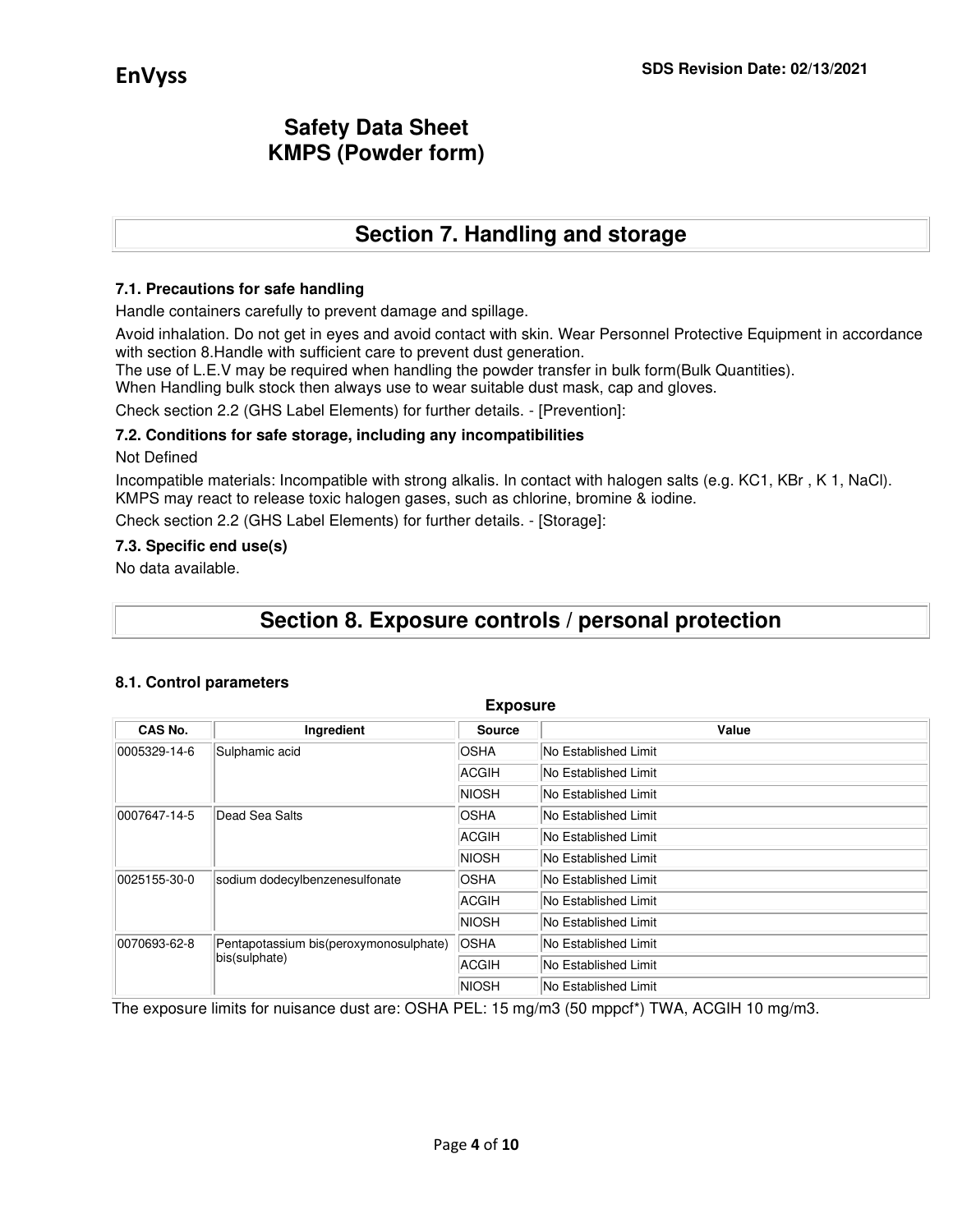### **8.2. Exposure controls**

| <b>Respiratory</b>          | Where a health and Safety assessment shows the dusting levels to be sufficiently high<br>when handling powder product, wear a NIOSH approved respiratory mask against fine<br>particles. Respiratory protection is not normally considered necessary when handling<br>solutions of diluted product However, when working with spray mists of KMPS respiratory<br>protection in the form of NIOSH approved respirator unit in conjunction with an organic<br>vapor- fine particle filter cartridge. |
|-----------------------------|----------------------------------------------------------------------------------------------------------------------------------------------------------------------------------------------------------------------------------------------------------------------------------------------------------------------------------------------------------------------------------------------------------------------------------------------------------------------------------------------------|
| <b>Eyes</b>                 | Protective safety glasses recommended                                                                                                                                                                                                                                                                                                                                                                                                                                                              |
| <b>Skin</b>                 | Wear PVC or rubber gloves to keep skin contact to a minimum. Refer to the manufacturer's<br>recommendations regarding the suitability of any gloves used.                                                                                                                                                                                                                                                                                                                                          |
| <b>Engineering Controls</b> | Appropriate Local Exhaust Ventilation may be necessary for handling the product where<br>dust formation is a problem, i.e. product in bulk quantities, or operations in small and/or<br>poorly ventilated areas. Not normally necessary for preparation of solutions from small<br>pack sizes (10lb or less).<br><b>Control Parameters:</b><br>Respirable dusts - 10mg/m <sup>3</sup> 8 hr T.W.A<br>Potassium Persulfate - 1mg/m <sup>3</sup> 8 hr T.W.A                                           |
| <b>Other Work Practices</b> | Use good personal hygiene practices. Wash hands before eating, drinking, smoking or<br>using toilet. Promptly remove soiled clothing and wash thoroughly before reuse.                                                                                                                                                                                                                                                                                                                             |
|                             | $\Omega$ is a contract the set of the set of the set of the set of the set of the set of the set of the set of the set of the set of the set of the set of the set of the set of the set of the set of the set of the set of the                                                                                                                                                                                                                                                                   |

Check section 2.2 (GHS Label Elements) for further details.

## **Section 9. Physical and chemical properties**

#### **9.1. Information on basic physical and chemical properties**

| Appearance                                                                                 | Color: Off white to Orange Solid (Powder)<br>Physical<br>State: Solid |  |  |
|--------------------------------------------------------------------------------------------|-----------------------------------------------------------------------|--|--|
| Odor                                                                                       | Perfume                                                               |  |  |
| Odor threshold                                                                             | Not determined                                                        |  |  |
| рH                                                                                         | (1% Solution) (2.1-2.5)                                               |  |  |
| Melting point / freezing point                                                             | Not Measured                                                          |  |  |
| Initial boiling point and boiling range                                                    | Decomposes on heating                                                 |  |  |
| <b>Flash Point</b>                                                                         | Not Measured                                                          |  |  |
| Evaporation rate (Ether = $1$ )                                                            | Not Measured                                                          |  |  |
| Flammability (solid, gas)                                                                  | Not Applicable                                                        |  |  |
| Upper/lower flammability or explosive limits<br><b>Lower Explosive Limit: Not Measured</b> |                                                                       |  |  |
|                                                                                            | <b>Upper Explosive Limit: Not Measured</b>                            |  |  |
| Vapor pressure (Pa)                                                                        | Not Measured                                                          |  |  |
| <b>Vapor Density</b>                                                                       | Not Measured                                                          |  |  |
| <b>Relative Density</b>                                                                    | $(0.900 - 1.30)$                                                      |  |  |
| <b>Solubility in Water</b>                                                                 | (water at $27^{\circ}$ C): Approximately 1g/100ml                     |  |  |
| Partition coefficient n-octanol/water (Log Kow)                                            | Not Measured                                                          |  |  |
| <b>Auto-ignition temperature</b>                                                           | Not Measured                                                          |  |  |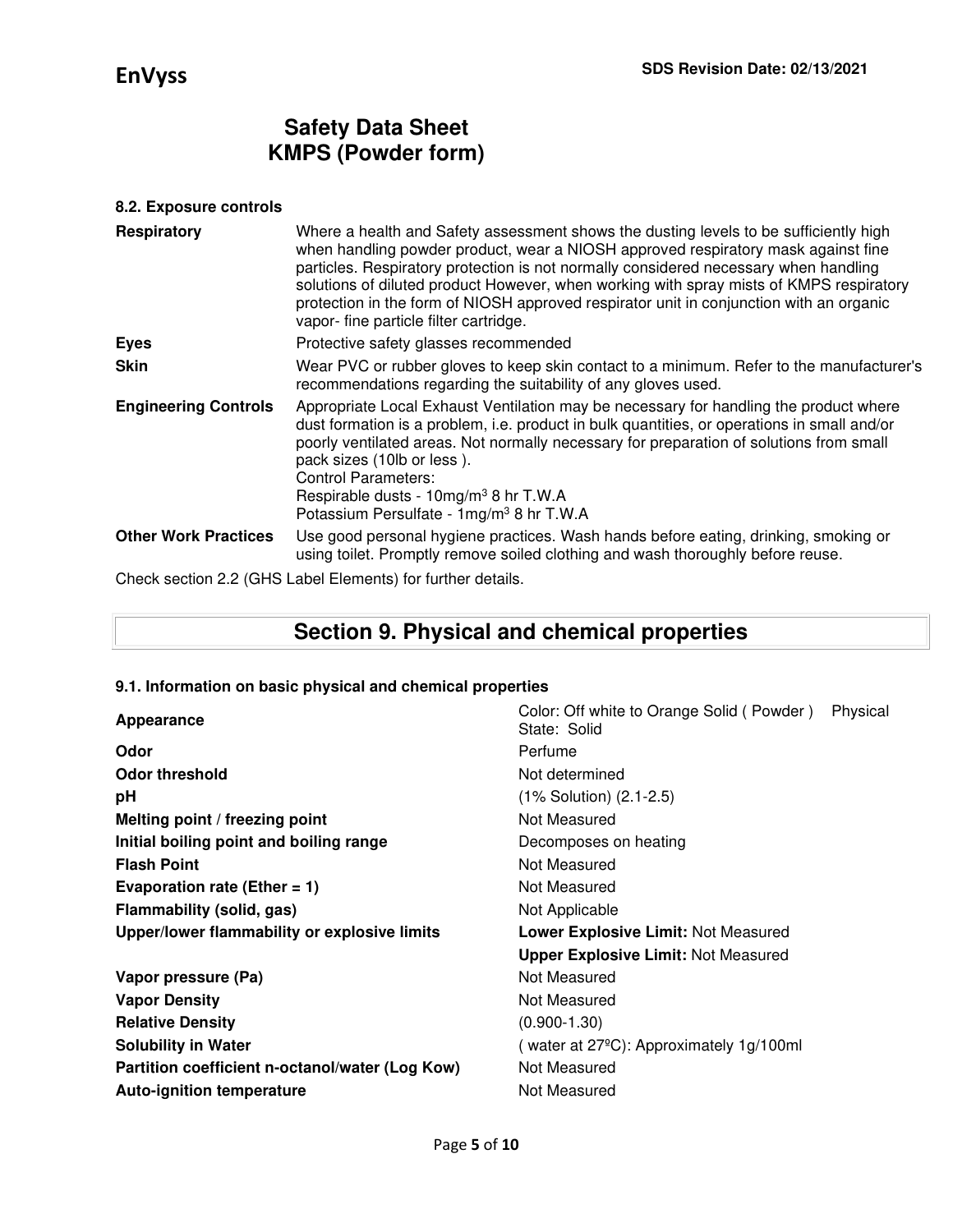**Decomposition temperature Not Measured Not Measured** 

### **Viscosity (cSt) Not Measured Not Measured**

### **9.2. Other information**

No other relevant information.

## **Section 10. Stability and reactivity**

#### **10.1. Reactivity**

Hazardous Polymerization will not occur.

#### **10.2. Chemical stability**

Stable under normal circumstances.

#### **10.3. Possibility of hazardous reactions**

No data available.

#### **10.4. Conditions to avoid**

In exceptional cases KMPS may support combustion: avoid contact with combustible materials.

#### **10.5. Incompatible materials**

Incompatible with strong alkalis. In contact with halogen salts (e.g. KC1, KBr , K 1, NaCl). KMPS may react to release toxic halogen gases, such as chlorine, bromine & iodine.

#### **10.6. Hazardous decomposition products**

Under certain extreme conditions sulphur dioxide & chlorine may be generated if the powder is allowed to become moist.

## **Section 11. Toxicological information**

#### **Acute toxicity**

Note: When no route specific LD50 data is available for an acute toxin, the converted acute toxicity point estimate was used in the calculation of the product's ATE (Acute Toxicity Estimate).

| Ingredient                                             | Oral LD50.<br>mg/kg  | Skin LD50.<br>mg/kg                     | Inhalation<br>Vapor LC50,<br>mq/L/4hr | Inhalation<br>Dust/Mist<br><b>LC50.</b><br>mq/L/4hr | Inhalation<br>Gas LC50,<br>ppm |
|--------------------------------------------------------|----------------------|-----------------------------------------|---------------------------------------|-----------------------------------------------------|--------------------------------|
| Pentapotassium bis(peroxymonosulphate) bis(sulphate) - | - 204.00. Rat.       | No data                                 | No data                               | No data                                             | No data                        |
| $(70693 - 62 - 8)$                                     | Category: 4          | available                               | available                             | available                                           | available                      |
| sodium dodecylbenzenesulfonate - (25155-30-0)          | 650.00, Rat -        | No data                                 | No data                               | No data                                             | No data                        |
|                                                        | Category: 4          | available                               | available                             | available                                           | available                      |
| Sulphamic acid - (5329-14-6)                           | 2,140.00, Rat -      | >2.000.00. Rat -                        | No data                               | No data                                             | No data                        |
|                                                        | Category: 5          | Category: 5                             | available                             | available                                           | available                      |
| Dead Sea Salts - (7647-14-5)                           | No data<br>available | $>10.000$ .<br>Rabbit -<br>Category: NA | No data<br>available                  | No data<br>available                                | No data<br>available           |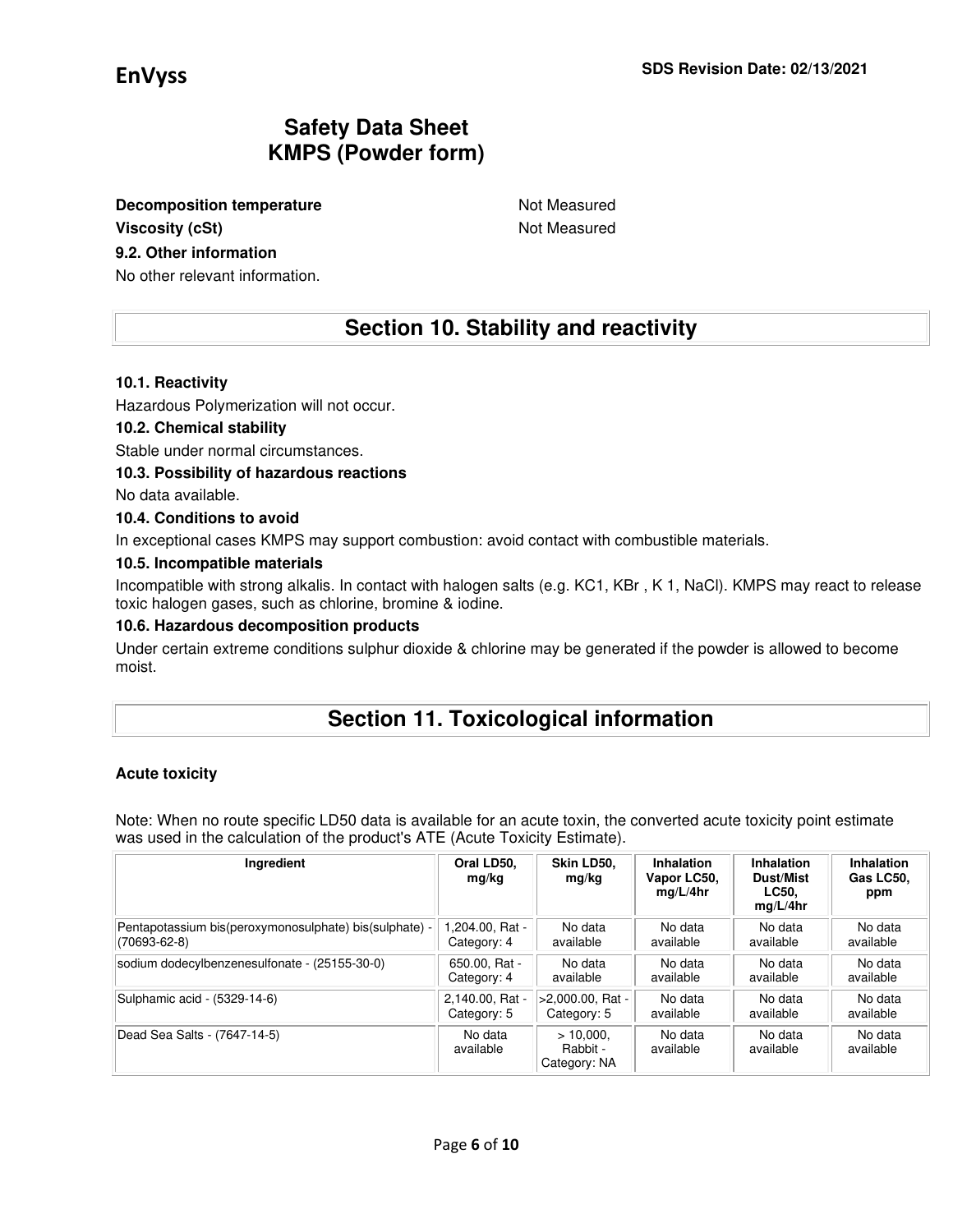### **Carcinogen Data**

| CAS No.                     | Ingredient                                | Source       |                          | Value                                                              |  |  |  |
|-----------------------------|-------------------------------------------|--------------|--------------------------|--------------------------------------------------------------------|--|--|--|
| 0005329-14-6                | Sulphamic acid                            | <b>OSHA</b>  | Regulated Carcinogen: No |                                                                    |  |  |  |
|                             |                                           | <b>NTP</b>   |                          | Known: No; Suspected: No                                           |  |  |  |
|                             |                                           | <b>IARC</b>  |                          | Group 1: No; Group 2a: No; Group 2b: No; Group 3: No; Group 4: No; |  |  |  |
|                             |                                           | <b>ACGIH</b> | No Established Limit     |                                                                    |  |  |  |
| 0007647-14-5                | Dead Sea Salts                            | <b>OSHA</b>  |                          | Regulated Carcinogen: No                                           |  |  |  |
|                             |                                           | <b>NTP</b>   | Known: No; Suspected: No |                                                                    |  |  |  |
|                             |                                           | <b>IARC</b>  |                          | Group 1: No; Group 2a: No; Group 2b: No; Group 3: No; Group 4: No; |  |  |  |
|                             |                                           | ACGIH        | No Established Limit     |                                                                    |  |  |  |
| 0025155-30-0                | sodium dodecylbenzenesulfonate            | OSHA         |                          | Regulated Carcinogen: No                                           |  |  |  |
|                             |                                           | <b>NTP</b>   |                          | Known: No; Suspected: No                                           |  |  |  |
|                             |                                           | <b>IARC</b>  |                          | Group 1: No; Group 2a: No; Group 2b: No; Group 3: No; Group 4: No; |  |  |  |
|                             |                                           | <b>ACGIH</b> | No Established Limit     |                                                                    |  |  |  |
| 0070693-62-8                | Pentapotassium<br>bis(peroxymonosulphate) | <b>OSHA</b>  |                          | Regulated Carcinogen: No                                           |  |  |  |
|                             | bis(sulphate)                             | <b>NTP</b>   |                          | Known: No; Suspected: No                                           |  |  |  |
|                             |                                           | <b>IARC</b>  |                          | Group 1: No; Group 2a: No; Group 2b: No; Group 3: No; Group 4: No; |  |  |  |
|                             |                                           | ACGIH        | No Established Limit     |                                                                    |  |  |  |
| <b>Classification</b>       |                                           |              | Category                 | <b>Hazard Description</b>                                          |  |  |  |
| Acute toxicity (oral)       |                                           |              | 4                        | Harmful if swallowed.                                              |  |  |  |
| Acute toxicity (dermal)     |                                           | $---$        |                          | Not Applicable                                                     |  |  |  |
| Acute toxicity (inhalation) |                                           |              | $---$                    | Not Applicable                                                     |  |  |  |
| Skin corrosion/irritation   |                                           |              | 1B                       | Causes severe skin burns and eye damage.                           |  |  |  |
|                             | Serious eye damage/irritation             |              | $---$                    | Not Applicable                                                     |  |  |  |
| Respiratory sensitization   |                                           | $---$        |                          | Not Applicable                                                     |  |  |  |
| Skin sensitization          |                                           | $---$        |                          | Not Applicable                                                     |  |  |  |
| Germ cell mutagenicity      |                                           | $---$        |                          | Not Applicable                                                     |  |  |  |
| Carcinogenicity             |                                           | $---$        |                          | Not Applicable                                                     |  |  |  |
| Reproductive toxicity       |                                           | $---$        |                          | Not Applicable                                                     |  |  |  |
| STOT-single exposure        |                                           | $---$        |                          | Not Applicable                                                     |  |  |  |
| STOT-repeated exposure      |                                           |              | $---$                    | Not Applicable                                                     |  |  |  |
| Aspiration hazard           |                                           |              | Not Applicable           |                                                                    |  |  |  |

# **Section 12. Ecological information**

### **12.1. Toxicity**

No additional information provided for this product. See Section 3 for chemical specific data.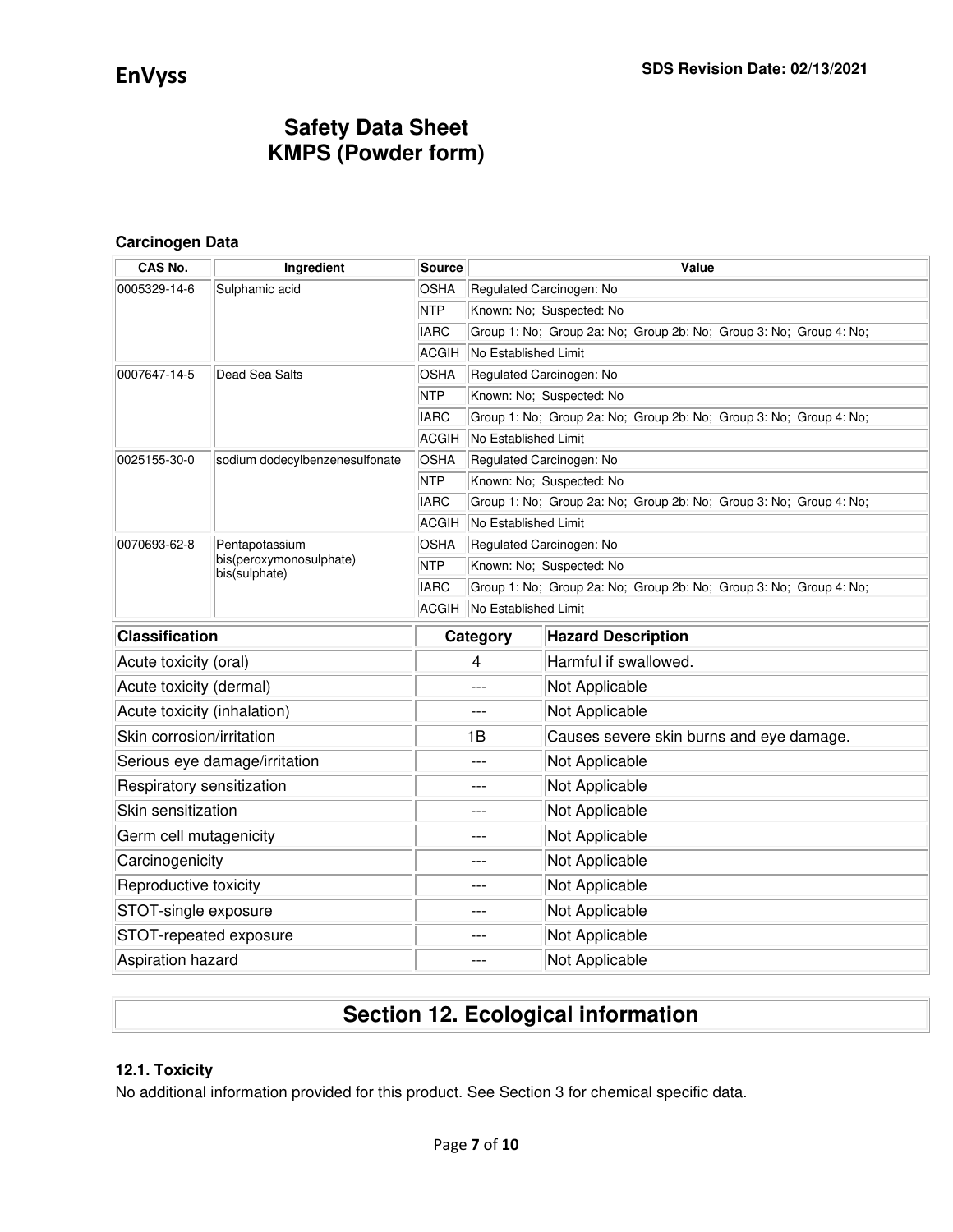#### **Aquatic Ecotoxicity**

| Ingredient                                                             | 96 hr LC50 fish,<br>mg/l         | 48 hr EC50 crustacea,<br>mq/l | ErC50 algae,<br>mg/l                              |
|------------------------------------------------------------------------|----------------------------------|-------------------------------|---------------------------------------------------|
| Pentapotassium bis(peroxymonosulphate)<br>bis(sulphate) - (70693-62-8) | 53.00, Oncorhynchus<br>mykiss    | 3.50, Daphnia magna           | 0.556 (72 hr), Algae                              |
| sodium dodecylbenzenesulfonate - (25155-30-0)                          | 10.00, Danio rerio               | 2.50, Daphnia magna           | 65.40 (72 hr), Pseudokirchneriella<br>subcapitata |
| Sulphamic acid - (5329-14-6)                                           | 70.30, Pimephales<br>promelas    | 71.60, Daphnia magna          | 48.00 (72 hr), Desmodesmus<br>subspicatus         |
| Dead Sea Salts - (7647-14-5)                                           | 5,840.00, Lepomis<br>macrochirus | 4,136.00, Daphnia<br>magna    | 4,800.00 (72 hr), Ankistrodesmus<br>falcatus      |

#### **12.2. Persistence and degradability**

There is no data available on the preparation itself.

### **12.3. Bioaccumulative potential**

Not Measured

#### **12.4. Mobility in soil**

No data available.

### **12.5. Results of PBT and vPvB assessment**

This product contains no PBT/vPvB chemicals.

#### **12.6. Other adverse effects**

No data available.

### **Section 13. Disposal considerations**

#### **13.1. Waste treatment methods**

Observe all federal, state and local regulations when disposing of this substance.

## **Section 14. Transport information**

|                                        | <b>DOT (Domestic Surface)</b><br>Transportation)                                                                                             | IMO / IMDG (Ocean<br>Transportation)                              | <b>ICAO/IATA</b>                                                                                |
|----------------------------------------|----------------------------------------------------------------------------------------------------------------------------------------------|-------------------------------------------------------------------|-------------------------------------------------------------------------------------------------|
| 14.1. UN<br>number                     | <b>UN3077</b>                                                                                                                                | UN3077                                                            | UN3077                                                                                          |
| 14.2. UN<br>proper<br>shipping<br>name | UN3077, Environmentally<br>hazardous substances, solid, n.o.s. substances, solid, n.o.s.,<br>(SODIUM DODECYLBENZENE<br>SULFONATE), v, 9, III | Environmentally hazardous<br>(SODIUM DODECYLBENZENE<br>SULFONATE) | Environmentally hazardous<br>substances, solid, n.o.s.,<br>(SODIUM DODECYLBENZENE<br>SULFONATE) |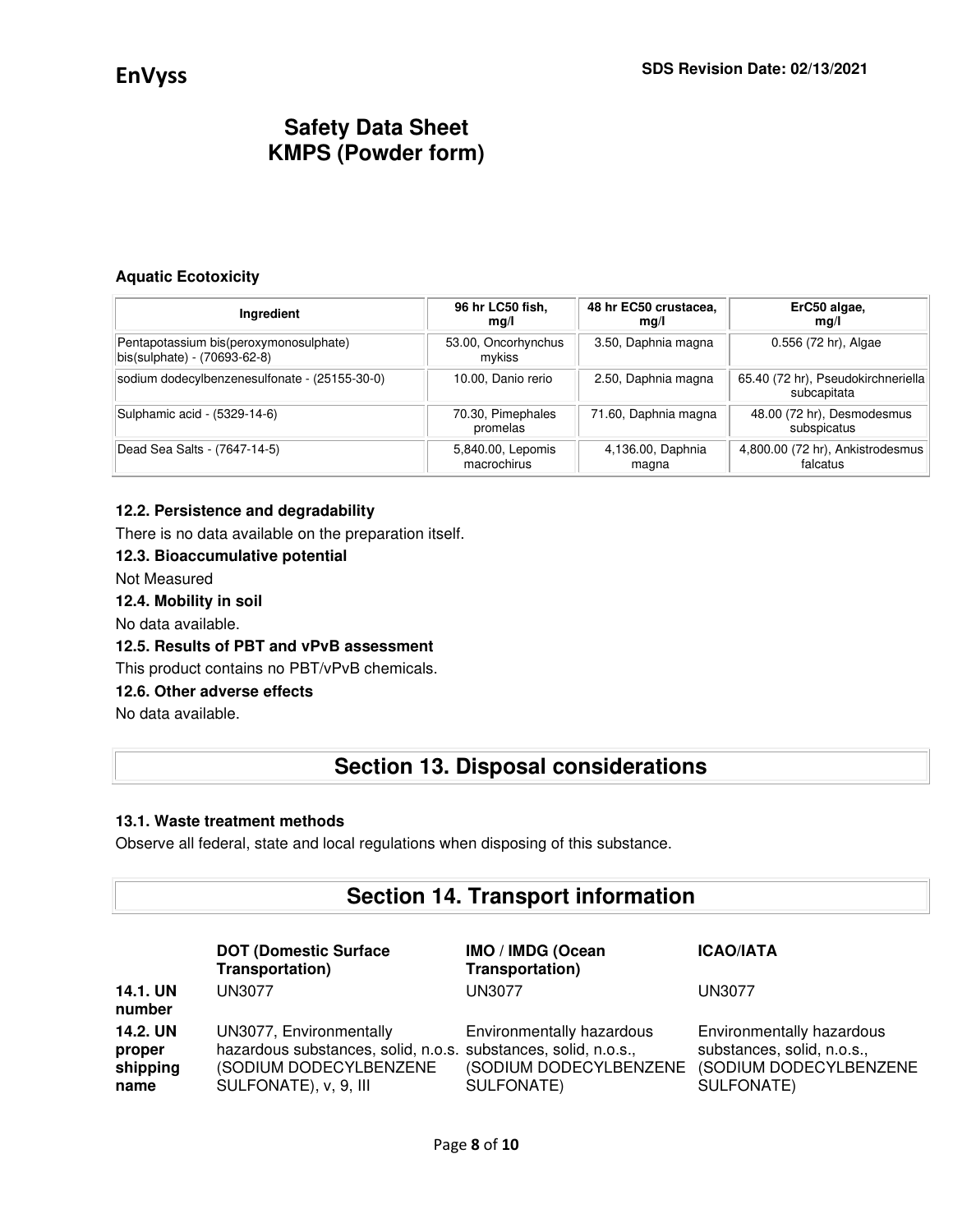| 14.3.<br>Transport<br>hazard<br>class(es) | <b>DOT Hazard Class: 9</b><br><b>Sub Class: Not Applicable</b> | IMDG: 9<br><b>Sub Class: Not Applicable</b>                                           | Air Class: 9<br><b>Sub Class: Not Applicable</b> |
|-------------------------------------------|----------------------------------------------------------------|---------------------------------------------------------------------------------------|--------------------------------------------------|
| 14.4.<br>Packing<br>group                 | Ш                                                              | Ш                                                                                     | Ш                                                |
|                                           | 14.5. Environmental hazards                                    |                                                                                       |                                                  |
| <b>IMDG</b>                               | Marine Pollutant: No;                                          |                                                                                       |                                                  |
|                                           | 14.6. Special precautions for user                             |                                                                                       |                                                  |
|                                           | <b>Additional Information</b>                                  |                                                                                       |                                                  |
|                                           | 8, 146, 335, N20                                               |                                                                                       |                                                  |
|                                           | regulated                                                      | When in individual containers of less than the Product RQ this material ships as non- |                                                  |

**RQ: 6667 lbs** 

# **Section 15. Regulatory information**

**Regulatory Overview** The regulatory data in Section 15 is not intended to be all-inclusive, only selected regulations are represented. **Toxic Substance**  All components of this material are either listed or exempt from listing on the TSCA

**Control Act ( TSCA)**  Inventory.

#### **EPCRA 302 Extremely Hazardous:**

To the best of our knowledge, there are no chemicals at levels which require reporting under this statute.

### **EPCRA 313 Toxic Chemicals:**

To the best of our knowledge, there are no chemicals at levels which require reporting under this statute.

#### **Proposition 65 - Carcinogens (>0.0%):**

To the best of our knowledge, there are no chemicals at levels which require reporting under this statute.

#### **Proposition 65 - Developmental Toxins (>0.0%):**

To the best of our knowledge, there are no chemicals at levels which require reporting under this statute.

#### **Proposition 65 - Female Repro Toxins (>0.0%):**

To the best of our knowledge, there are no chemicals at levels which require reporting under this statute.

#### **Proposition 65 - Male Repro Toxins (>0.0%):**

To the best of our knowledge, there are no chemicals at levels which require reporting under this statute.

#### **Proposition 65 Label Warning:**

This product contains no chemicals known to the State of California to cause cancer and birth defects or other reproductive harm.